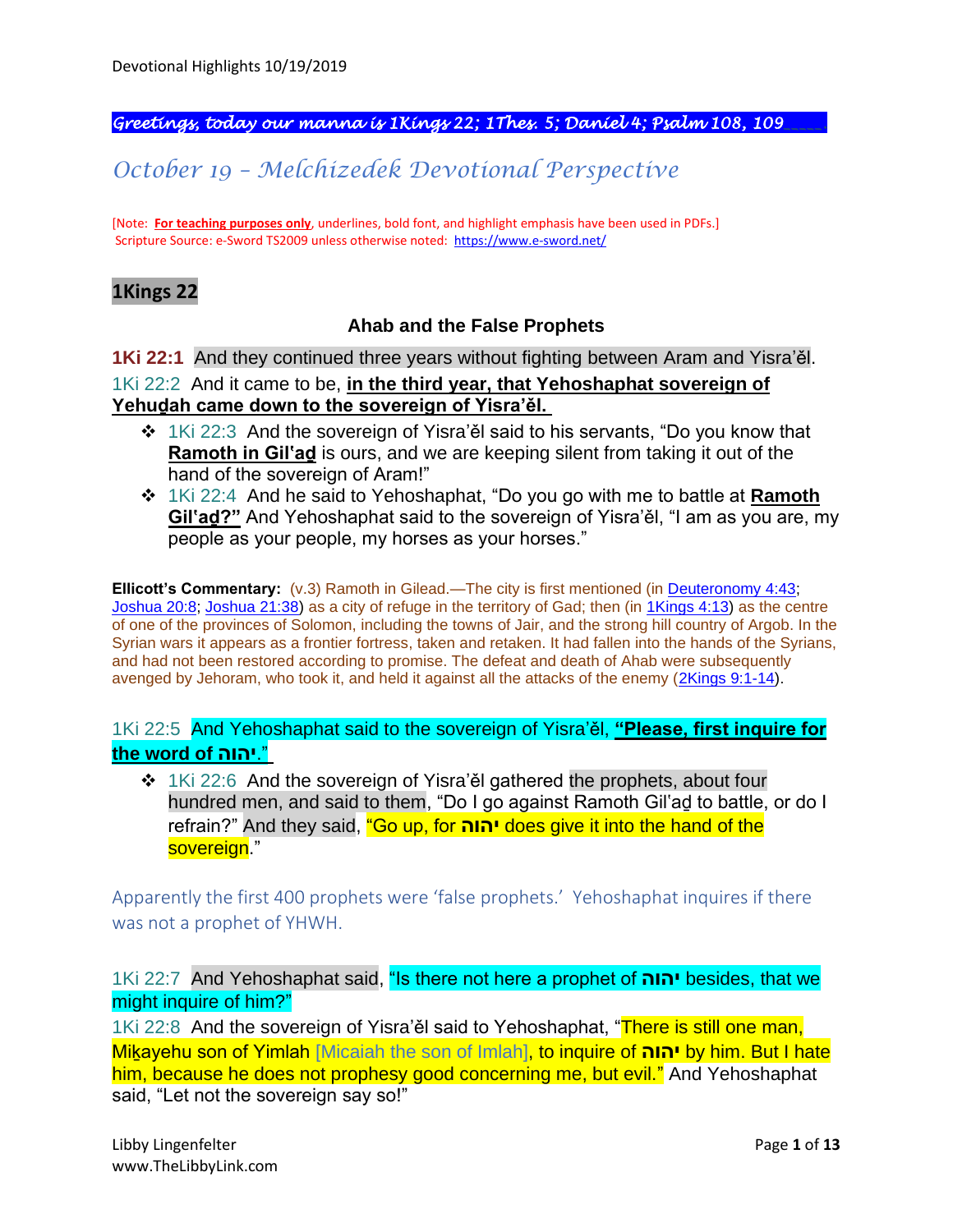## 1Ki 22:9 So the sovereign of Yisra'ěl called an officer and said, **"Bring Miḵayehu son of Yimlah at once!"**

The sovereigns of Israel and Judah each take their place on their thrones. They are dressed in their royal robes at the entrance of the gate of Samaria. There is much pomp and the 400 false prophets are boasting 'their' proclamations before the sovereigns.

1Ki 22:10 And the sovereign of Yisra'ěl and Yehoshaphat sovereign of Yehuḏah were sitting, each on his throne, dressed in their robes, at a threshing-floor at the entrance of the gate of Shomeron. And **all the prophets were prophesying before them**. 1Ki 22:11 And Tsiḏqiyah son of Kena'anah had made horns of iron for himself, and said, "Thus said **יהוה**,' With these you push the Arameans until they are destroyed.' " 1Ki 22:12 And all the prophets were prophesying so, saying, "Go up to Ramoth Gil'ad and prosper, for **יהוה** shall give it into the hand of the sovereign."

### **Micaiah Prophesies Against Ahab**

True followers of YHWH find themselves among the remnant minority and not the majority.

1Ki 22:13 And the messenger who had gone to call Mikayehu spoke to him, saying, "See now, the words of the prophets with one mouth are good towards the sovereign. Please, let your word be like the word of one of them, and you shall speak good."

1Ki 22:14 And Miḵayehu said, "As **יהוה** lives, whatever **יהוה** says to me, that I speak."

1Ki 22:15 And he came to the sovereign, and the sovereign said to him,

- $\ddot{+}$  "Mikayehu, do we go against Ramoth Gil'ad to battle, or do we refrain?"
- And he answered him, "Go and prosper, for **יהוה** shall give it into the hand of the sovereign!"
- $\frac{1}{2}$  1Ki 22:16 And the sovereign said to him, "How many times have I made you swear that you do not speak to me, except the truth, in the Name of **יהוה**"?
- $\frac{1}{2}$  1Ki 22:17 So he said, "I saw all Yisra'ěl scattered on the mountains, as sheep that have no shepherd. And **יהוה** said, 'These have no master. Let everyone return to his house in peace.'"
- $\pm$  1Ki 22:18 And the sovereign of Yisra'ěl said to Yehoshaphat, "Have I not said to you that he would not prophesy good concerning me, but evil?"

Then Miḵayehu boldly proclaims what YHWH has revealed to him. It seems Miḵayehu sees a vision as well as hears what YHWH verbally states. This meeting is described by some scholars to be YHWH meeting with His divine council. Psalm 82 speaks of such a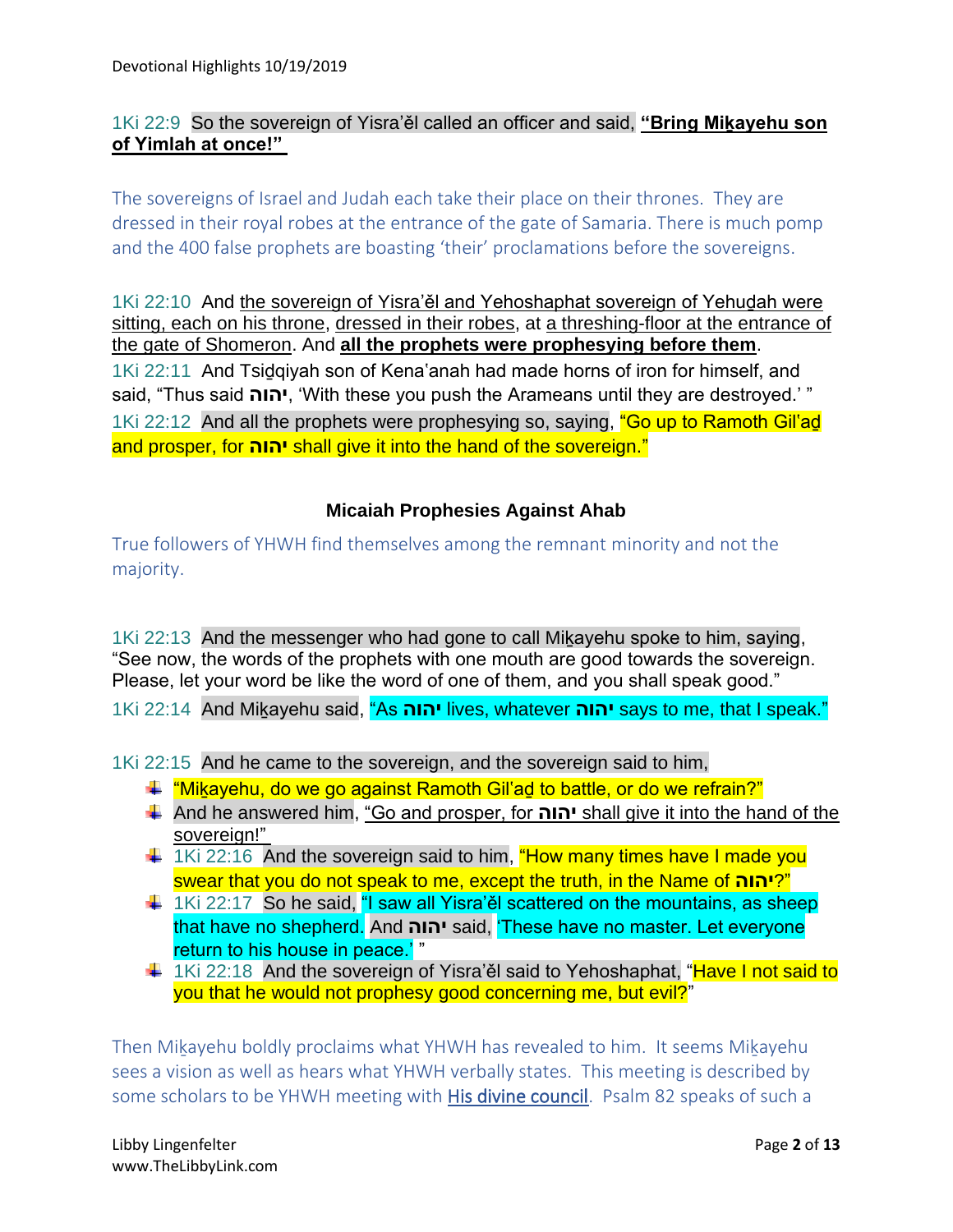### setting.

**Psa 82:1 Elohim stands in the congregation of Ěl**; He judges in the midst of the elohim. Psa 82:2 How long would you judge perversely, And show partiality to the wrong? Selah.

What is proclaimed by Mikayehu is very clear; and to not heed would definitely lead to the demise of Ahab. To this day, YHWH has sent us all a very clear message. Yahusha is the Way, the Truth, and the Life! To ignore Him leads a person to destruction.

### 1Ki 22:19 Then he said,

- "Therefore hear the word of **יהוה**: I saw **יהוה** sitting on His throne, and all the host of the heavens standing by Him, on His right and on His left.
- 1Ki 22:20 "And **יהוה** said, 'Who shall entice Aḥaḇ to go up and fall at Ramoth Gil'aḏ?' And this one said this, and another said that.
- 1Ki 22:21 "And a spirit came forward and stood before **יהוה**, and said, 'Let me entice him.'
- 1Ki 22:22 "And **יהוה** said to him, 'In what way?' And he said, **'I shall go out and be a spirit of falsehood in the mouth of all his prophets.'**
- And He said, 'Entice him, and also prevail. Go out and do so.'

## 1Ki 22:23 "And now, see, **יהוה** has put a spirit of falsehood in the mouth of all these prophets of yours, and **יהוה** has spoken evil concerning you."

1Ki 22:24 And Tsidgiyahu son of Kena'anah came near and struck Mikayehu on the cheek, and said, "Where did the spirit of **יהוה** pass over from me to speak to you?"

Mikayehu stands his ground despite abuse and being returned to prison. The word of YHWH would linger in the ears of all present.

1Ki 22:25 And Miḵayehu said, "Look, you shall see on that day when you go into an inner room to hide!"

1Ki 22:26 And the sovereign of Yisra'ěl said, "Take Mikayehu, and return him to Amon the governor of the city, and to Yo'ash son of the sovereign,

1Ki 22:27 and say, 'Thus said the sovereign, "Put this one in prison, and feed him with bread of affliction and water of affliction until I come in peace." ' "

1Ki 22:28 And Miḵayehu said, "If you ever return in peace, **יהוה** has not spoken by me." And he said, "Hear, all you people!"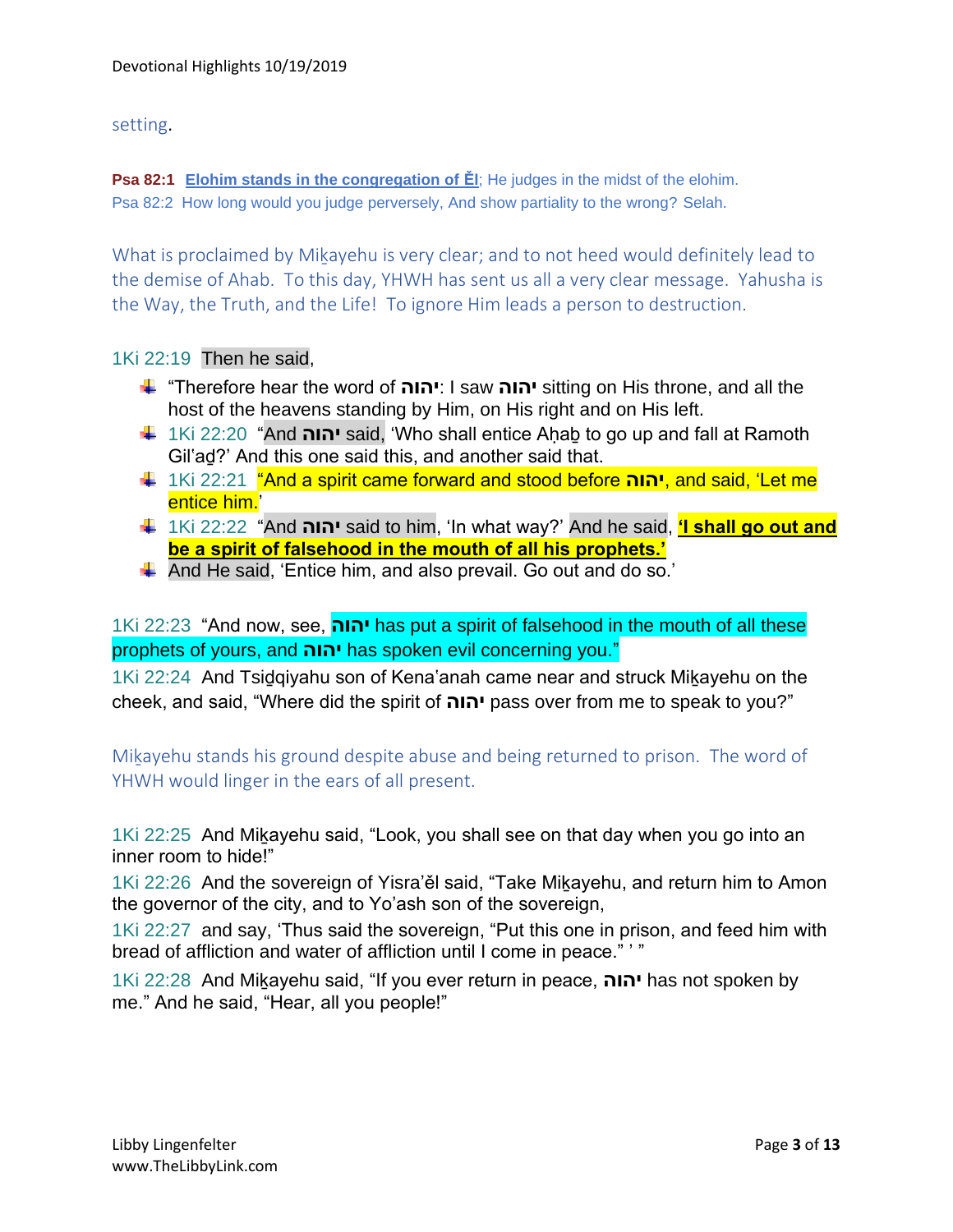## **Ahab Killed in Battle**

It is interesting that Yehoshaphat doesn't listen to Mikayehu either. Afterall, Yehoshaphat was the one that desired to hear from a prophet of YHWH. Possibly because the prophecy did not speak of his own demise; he agrees to go along with Ahab.

### 1Ki 22:29 **And the sovereign of Yisra'ěl and Yehoshaphat the sovereign of Yehuḏah went up to Ramoth Gil'aḏ.**

 $\pm$  1Ki 22:30 And the sovereign of Yisra'ěl said to Yehoshaphat, "Let me disguise myself and go into battle, but you put on your robes." So the sovereign of Yisra'ěl disguised himself and went into battle.

With friends like Ahab, who needs enemies? So essentially, Ahab tells Yehoshaphat to go into battle with his royal robes which would essentially place him as a decoy; while Ahab disguises himself with anything but royalty.

Clearly, the king of Aram [Syria] has a laser focus on Ahab, the king of Israel. He alerts his 32 commanders to have the same focus.

1Ki 22:31 And the sovereign of Aram had commanded the thirty-two commanders of his chariots, saying, "Fight with no one small or great, but only with the sovereign of Yisra'ěl."

1Ki 22:32 And it came to be, when the commanders of the chariots saw Yehoshaphat, that they said, "Indeed, it is the sovereign of Yisra'ěl!" So they turned aside to fight against him, and Yehoshaphat cried out.

Close call for Yehoshaphat! He should learn it is not wise to make unholy alliances.

Though Ahab wore earthly armor, nothing could prevent YHWH's Word from coming to fruition. Ahab is struck by an arrow and he dies, just as prophesied.

1Ki 22:33 And it came to be, when the commanders of the chariots saw that it was not the sovereign of Yisra'ěl, that they turned back from pursuing him.

1Ki 22:34 **And a man drew a bow in his simplicity, and struck the sovereign of Yisra'ěl between the joints of his armor**. And he said to the driver of his chariot, "Turn around and take me out of the battle, for I am wounded."

1Ki 22:35 And the battle increased that day. And the sovereign was propped up in his chariot, facing the Arameans, and died at evening, and the blood ran out from the wound onto the floor of the chariot.

1Ki 22:36 And as the sun was going down, a shout passed through the camp, saying, "Each to his city, and each to his land!"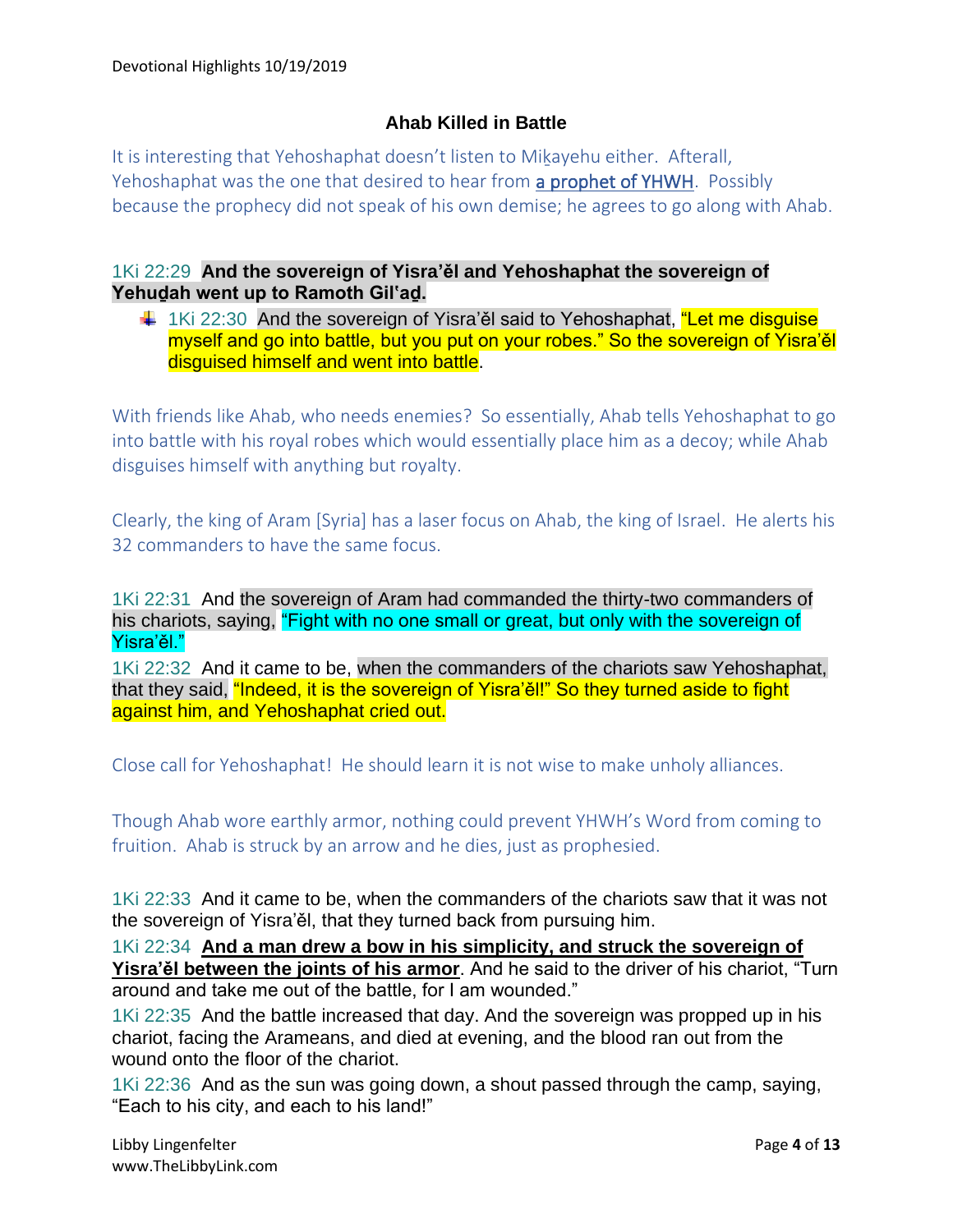### 1Ki 22:37 **So the sovereign died and was brought to Shomeron, and they buried the sovereign in Shomeron.**

1Ki 22:38 And when the chariot was washed at a pool in Shomeron, the dogs licked up his blood, where the whores bathed, according to the word of **יהוה** which He had spoken.

1Ki 22:39 And the rest of the acts of Ahab and all that he did, and the ivory house which he built and all the cities that he built, are they not written in the book of the annals of the sovereigns of Yisra'ěl?

1Ki 22:40 So Ahab slept with his fathers, and Ahazyahu his son reigned in his place.

### **Jehoshaphat Reigns in Judah**

1Ki 22:41 And **Yehoshaphat** son of Asa began to reign over Yehuḏah in the fourth vear of Ahab sovereign of Yisra'ěl.

1Ki 22:42 **Yehoshaphat was thirty-five years old when he became sovereign**, and he reigned **twenty-five years in Yerushalayim**. And his mother's name was Azuḇah the daughter of Shilhi.

1Ki 22:43 And he walked in all the ways of his father Asa. He did not turn aside from them, doing what was right in the eyes of **יהוה**. **Only, the high places were not taken away, for the people slaughtered and burned incense on the high places.**

### 1Ki 22:44 And **Yehoshaphat made peace with the sovereign of Yisra'ěl.**

1Ki 22:45 And the rest of the acts of Yehoshaphat, and the might that he showed, and how he fought, are they not written in the book of the annals of the sovereigns of Yehudah?

1Ki 22:46 And the rest of the cult prostitutes, who remained in the days of his father Asa, he cleared out from the land.

1Ki 22:47 And there was then no sovereign in Edom, a deputy was sovereign.

1Ki 22:48 Yehoshaphat made Tarshish ships to go to Ophir for gold. However, they did not go, for the ships were wrecked at Etsyon Geber.

1Ki 22:49 Then Ahazyahu son of Ahab said to Yehoshaphat, "Let my servants go with your servants in the ships." But Yehoshaphat would not.

1Ki 22:50 So Yehoshaphat slept with his fathers, and was buried with his fathers in the City of Dawiḏ his father. And **Yehoram** his son reigned in his place.

### **Ahaziah Reigns in Israel**

1Ki 22:51 **Aḥazyahu son of Aḥaḇ** began to reign over Yisra'ěl in Shomeron in the **seventeenth year of Yehoshaphat** sovereign of Yehuḏah, and reigned two years over Yisra'ěl,

1Ki 22:52 and did evil in the eyes of **יהוה**, and walked in the way of his father and in the way of his mother and in the way of Yarob'am son of Nebat, who had made Yisra'ěl sin,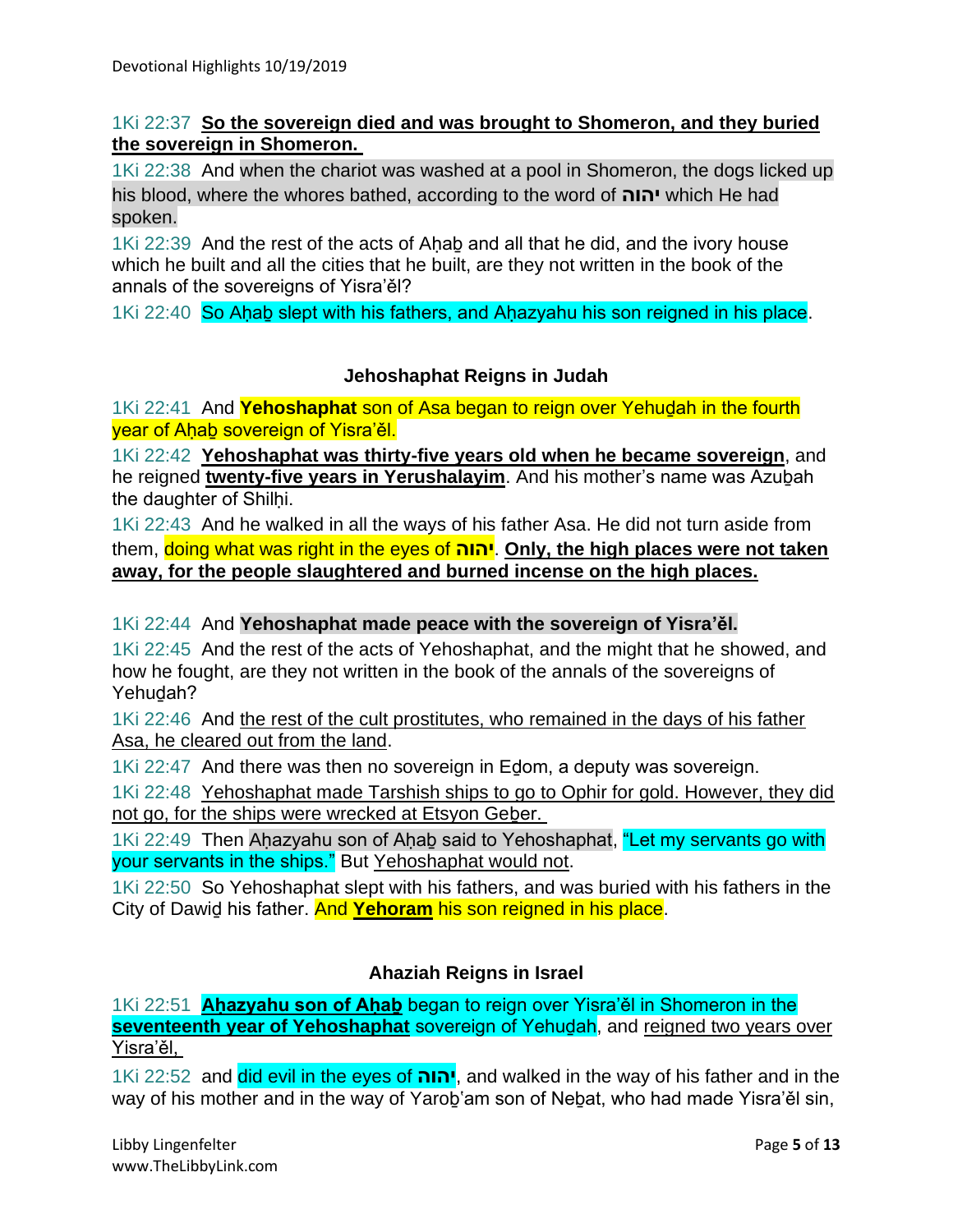## 1Ki 22:53 and **served Ba'al and bowed himself to it, and provoked** יהוה **Elohim of Yisra'ěl, according to all that his father had done.**

## **1Thes. 5**

Paul again speaks to the Thessalonians about the end times. He states the fact that they know very well that the day of YHWH will come as a thief in the night. It will be during a time when the world will be proclaiming 'peace and safety' then sudden destruction will come.

However, the children of light should not be caught off guard. The children of light know to keep His appointed times for these are the times that he follows. For this reason, we have an idea of the season in which He shall return. We should be vigilant and watch and pray. We should be ready. We should keep our temple, our house in order. We should not grieve the Ruach HaKodesh. We should hold fast to what is good and live peaceably with one another. We should observe and be mindful of the days we live in.

Most importantly, we should take being set-apart for Him, seriously.

## **The Day of YHWH**

**1Th 5:1** Now, brothers, as to the times and the seasons, you do not need to be written to.

1Th 5:2 For you yourselves know very well that the day of **יהוה** comes as a thief in the night.

1Th 5:3 For when they say, "Peace and safety!" then suddenly destruction comes upon them, as labour pains upon a pregnant woman, and they shall not escape.

1Th 5:4 But you, brothers, are not in darkness, so that this Day should overtake you as a thief.

1Th 5:5 For you are all sons of light and sons of the day. We are not of the night nor of darkness.

1Th 5:6 So, then, we should not sleep, as others do, but we should watch and be sober.

1Th 5:7 For those who sleep, sleep at night, and those who get drunk are drunk at night.

1Th 5:8 But we who are of the day should be sober, putting on the **breastplate** of belief and love, and as a helmet the expectation of deliverance. **Isa\_59:17**.

1Th 5:9 Because Elohim did not appoint us to wrath, but to obtain deliverance through our Master **יהושע** Messiah,

1Th 5:10 who died for us, so that we, whether awake or asleep, should live together with Him.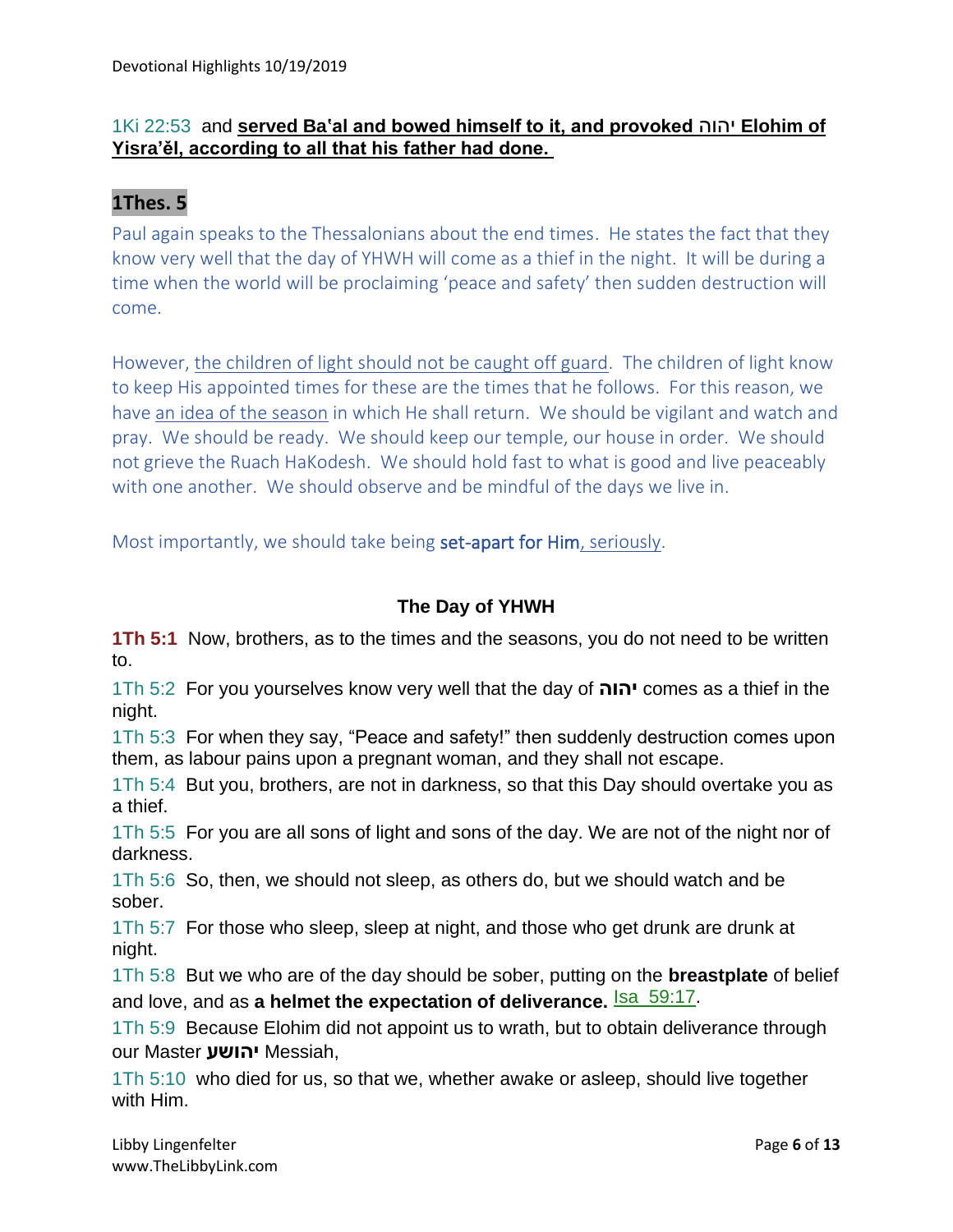1Th 5:11 Therefore encourage one another, and build up one another, as indeed you do.

### **Final Instructions and Benediction**

1Th 5:12 But brothers, we beg you to know those who labour among you, and are over you in the Master and admonish you,

1Th 5:13 and to hold them in the highest regard in love because of their work. Be at peace among yourselves.

1Th 5:14 And we appeal to you, brothers, warn those who are disorderly, encourage the faint-hearted, uphold the weak, be patient with all.

1Th 5:15 See that no one renders evil for evil to anyone, but always pursue what is good both for yourselves and for all.

1Th 5:16 Rejoice always,

1Th 5:17 pray without ceasing,

1Th 5:18 in all *circumstances* give thanks, for this is the desire of Elohim in Messiah **יהושע** for you.

1Th 5:19 Do not quench the Spirit.

1Th 5:20 Do not despise prophecies,

1Th 5:21 prove them all. Hold fast what is good.

1Th 5:22 Keep back from every form of wickedness.

1Th 5:23 And the Elohim of peace Himself set you completely apart, and your entire spirit, and being, and body - be preserved blameless at the coming of our Master **יהושע** Messiah!

1Th 5:24 He who calls you is trustworthy, who also shall do it.

1Th 5:25 Brothers, pray for us.

1Th 5:26 Greet all the brothers with a set-apart kiss.

1Th 5:27 I charge you by the Master that this letter be read to all the set-apart brothers.

1Th 5:28 The favor of our Master **יהושע** Messiah be with you. Aměn.

### **Daniel 4**

Daniel 4 opens with Nebuchadnezzar proclaiming praise to the Most High Elah who's reign is an everlasting reign and His rulership from generation to generation! This wording sounds as if Nebuchadnezzar does know and believe in the One true YHWH; however, his 2<sup>nd</sup> dream tells us otherwise.

### **Nebuchadnezzar Praises Elohim**

### **Dan 4:1 Neḇuḵaḏnetstsar the sovereign, to all peoples, nations and languages that dwell in all the earth: Peace be increased to you.**

Dan 4:2 I thought it good to declare the signs and wonders which the Most High Elah has worked for me.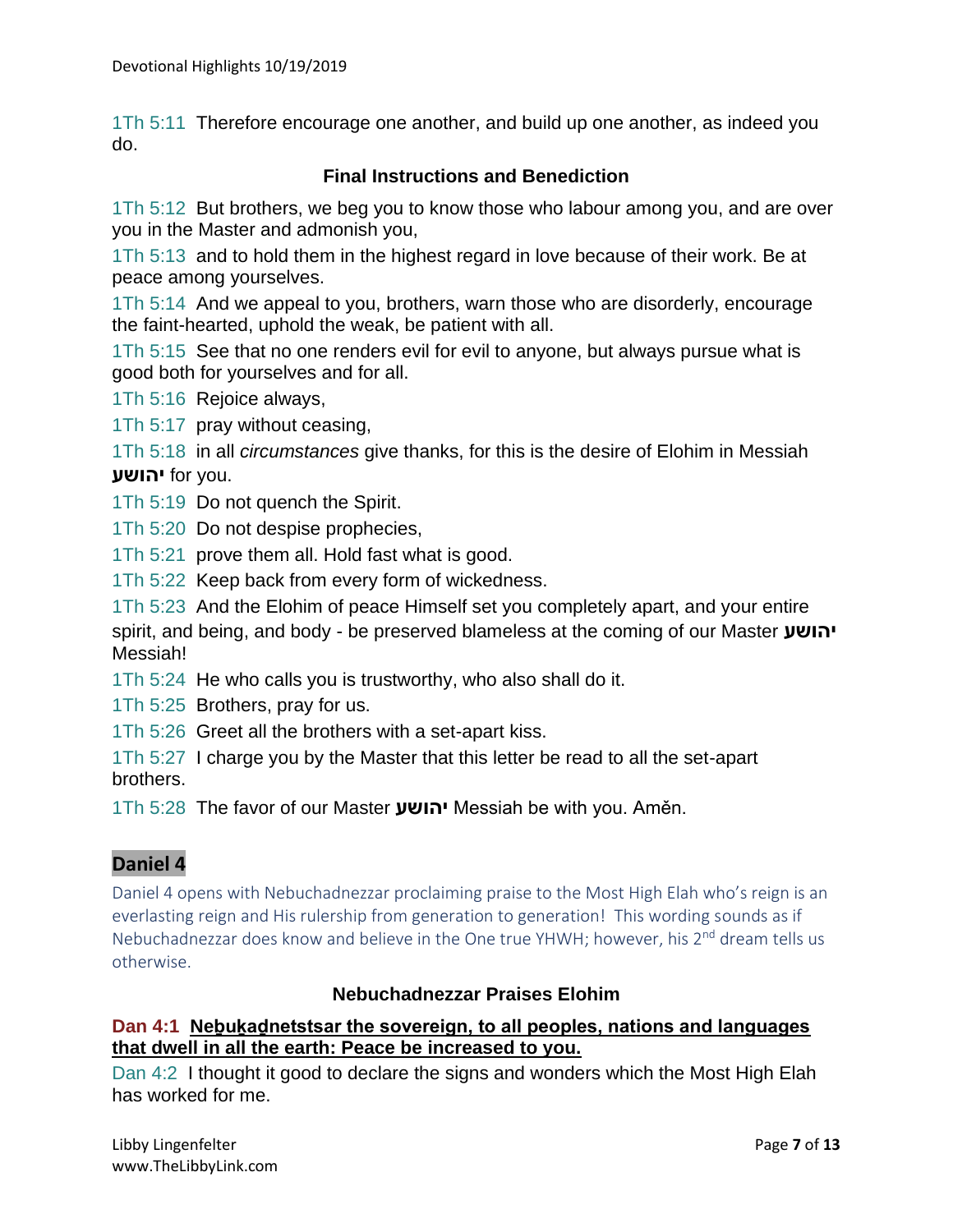Dan 4:3 How great are His signs, and how mighty His wonders! His reign is an everlasting reign, and His rulership is from generation to generation.

#### **Nebuchadnezzar's Second Dream**

Now Nebuchadnezzar tells of his second dream. Unlike the first dream, Nebuchadnezzar remembers this dream and relays it to his 'earthly' wisemen, but they are unable to interpret the dream. Therefore, Nebuchadnezzar seeks out Daniel to interpret the dream for he had the Spirit of the Set-apart Elahin.

Dan 4:4 I, Nebukad netstsar, was at rest in my house, and prospering in my palace.

Dan 4:5 I saw a dream and it frightened me, and the thoughts on my bed and the visions of my head alarmed me.

### Dan 4:6 **So I issued a decree to bring in all the wise ones of Baḇel before me, to make known to me the interpretation of the dream**.

Dan 4:7 So the magicians, the astrologers, the Kasdim, and the diviners came in, and I related the dream to them, but its interpretation they did not make known to me.

Dan 4:8 And at last Dani'ěl, whose name is Bělteshatstsar, according to the name of my elah, came before me. In him is the Spirit of the Set-apart Elahin. So I related the dream to him, saying,

Dan 4:9 "Bělteshatstsar, chief of the magicians, because I know that the Spirit of the Set-apart Elahin is in you, and no secret is too difficult for you, explain to me the visions of my dream that I have seen, and its interpretation.

### Dan 4:10 "Now the visions of my head on my bed were these:

- $\downarrow$  I looked, and saw a tree in the midst of the earth, and its height great.
- $\downarrow$  Dan 4:11 "The tree became great and strong, and its height reached to the heavens, and it was visible to the ends of all the earth.
- $\ddot{\bullet}$  Dan 4:12 "Its leaves were lovely, and its fruit plenty, and in it was food for all. The beasts of the field found shade under it, and the birds of the heavens dwelt in its branches, and all flesh was fed from it.
- $\downarrow$  Dan 4:13 "In the visions of my head on my bed, I looked and saw a Watcher, even a set-apart one, coming down from the heavens.
- $\ddot$  Dan 4:14 "He cried aloud and said this, 'Hew down the tree and cut off its branches, strip off its leaves and scatter its fruit. Let the beasts flee from under it, and the birds from its branches.
- $\ddot{\phantom{1}}$  Dan 4:15 But leave the stump of its roots in the earth, even with a band of iron and bronze, in the tender grass of the field. And let it be wet with the dew of the heavens, and let his portion be with the beasts on the grass of the earth.
- $\ddot{\bullet}$  Dan 4:16 Let his heart be changed from man's, let him be given the heart of a beast, and seven times pass over him.
- $\downarrow$  Dan 4:17 This matter is by the decree of the watchers, and the command by the word of the set-apart ones, **so that the living know that the Most High is ruler in the reign of men, and gives it to whomever He wishes, and sets over it the lowest of men.'**

Dan 4:18 "This dream have I seen, I, Sovereign Nebukadnetstsar. And you,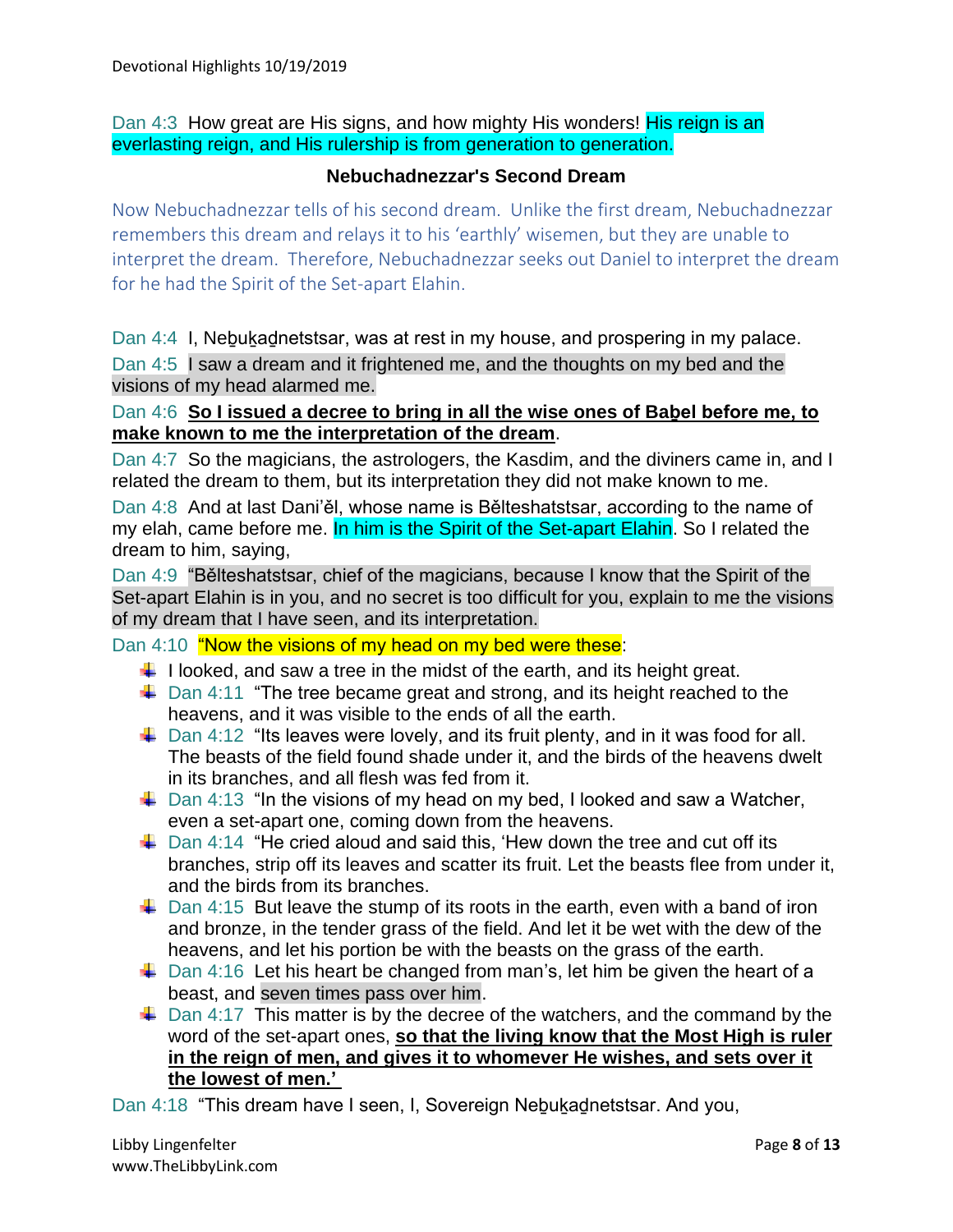Bělteshatstsar, reveal its interpretation, since all the wise ones of my reign are unable to make known to me the interpretation. But you are able, for the Spirit of the Set-apart Elahin is in you."

### **Daniel Interprets the Second Dream**

Dan 4:19 Then Dani'ěl, whose name was Bělteshatstsar, was stunned for a short time, and his thoughts alarmed him. The sovereign responded and said, "Bělteshatstsar, do not let the dream or its interpretation alarm you." Bělteshatstsar answered and said, "My master, the dream is to those who hate you, and its interpretation to your enemies!

The tree is Nebuchadnezzar.

Dan 4:20 "The tree you saw, which became great and strong, whose height reached to the heavens and was visible to all the earth,

Dan 4:21 whose leaves were lovely and its fruit plenty, and in it was food for all, under which the beasts of the field dwelt, and on whose branches the birds of the heavens sat–

Dan 4:22 it is you, O sovereign, for you have become great and strong. And your greatness has grown, and has reached to the heavens and your rulership to the end of the earth.

Dan 4:23 "And as the sovereign saw a Watcher, even a set-apart one, coming down from the heavens, and he said, 'Hew down the tree and destroy it, but leave the stump of its roots in the earth, even with a band of iron and bronze in the tender grass of the field. And let it be wet with the dew of the heavens, and let his portion be with the beasts of the field, till seven times pass over him' –

Dan 4:24 **this is the interpretation**, O sovereign, and this is the decree of the Most High, which has come upon my master the sovereign:

- $\downarrow$  Dan 4:25 "That you are going to be driven away from men,
- $\downarrow$  and your dwelling be with the beasts of the field,
- $\frac{1}{2}$  and you be given grass to eat like oxen,
- $\downarrow$  and you be wetted with the dew of the heavens,
- $\downarrow$  and seven times pass over you,
- $\ddot{\phantom{1}}$  till you know that the Most High is ruler in the reign of men,
- $\ddot{*}$  and that He gives it to whomever He wishes.
- $\ddot$  Dan 4:26 "And they that gave the command to leave the stump of its roots of the tree: your reign remains yours, from the time you come to know that the heavens are ruling.

Dan 4:27 "Therefore, O sovereign, let my counsel be acceptable to you, and break off your sins by righteousness, and your crookednesses by showing favor to the poor – your prosperity might be extended."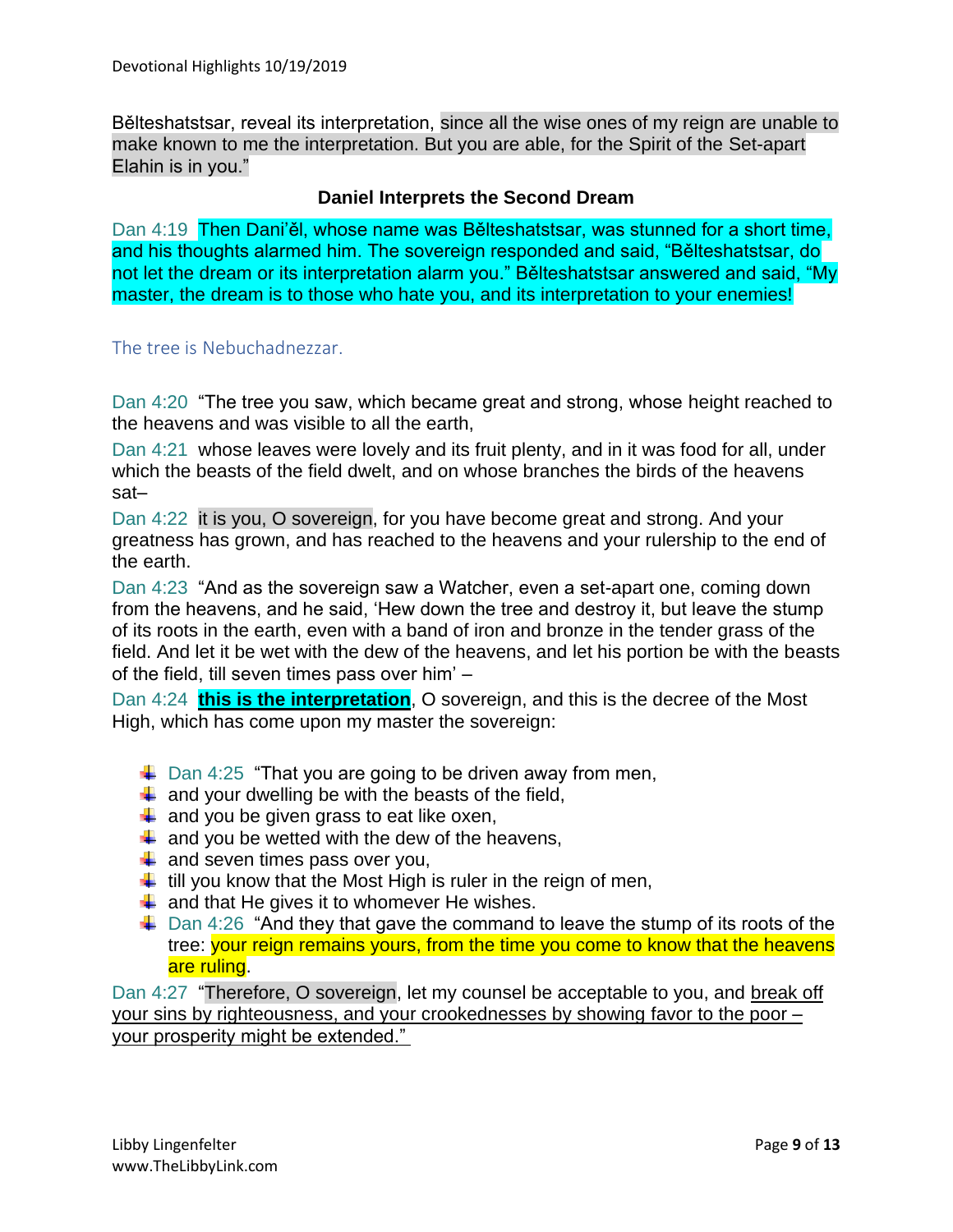### **Nebuchadnezzar's Humiliation**

Dan 4:28 All this came upon Sovereign Nebukadnetstsar.

Dan 4:29 **At the end of the twelve months** he was walking about the palace of the reign of Baḇel.

Dan 4:30 The sovereign spoke and said, "Is not this great Babel, which I myself have built, for the house of the reign, by the might of my power and for the esteem of my splendor?"

Dan 4:31 The word was still in the sovereign's mouth, when a voice fell from the heavens, "Sovereign Nebukadnetstsar, to you it is spoken: the reign has been taken away from you,

Dan 4:32 and you are driven away from men, and your dwelling is to be with the beasts of the field. You are given grass to eat like oxen, and seven seasons shall pass over you, until you know that the Most High is ruler in the reign of men, and He gives it to whomever He wishes."

Some view the seven seasons as seven years, but it could refer to another set time period such as the 7 moedim. However, most interpret the seven seasons as years.

Dan 4:33 In that hour the word was executed on Nebukadnetstsar, and he was driven from men and he ate grass like oxen, and his body was wet with the dew of the heavens till his hair had grown like eagles' *feathers* and his nails like birds' *claws*.

#### **Nebuchadnezzar Restored**

Dan 4:34 And at the end of the days I, Nebukadnetstsar, lifted my eyes to the heavens, and my understanding returned to me. And I blessed the Most High and praised and made Him great who lives forever, whose rule is an everlasting rule, and His reign is from generation to generation.

Dan 4:35 And all the inhabitants of the earth are of no account, and He does as He wishes with the host of the heavens and among the inhabitants of the earth. And there is none to strike against His hand or say to Him, "What have You done?"

Dan 4:36 At the same time my understanding returned to me, and for the preciousness of my reign, my esteem and splendor were returning to me. And my counsellors and nobles sought me out, and I was re-established to my reign, and excellent greatness was added to me.

Dan 4:37 **Now I, Neḇuḵaḏnetstsar, am praising and exalting and esteeming the Sovereign of the heavens, for all His works are truth, and His ways right. And those who walk in pride He is able to humble.**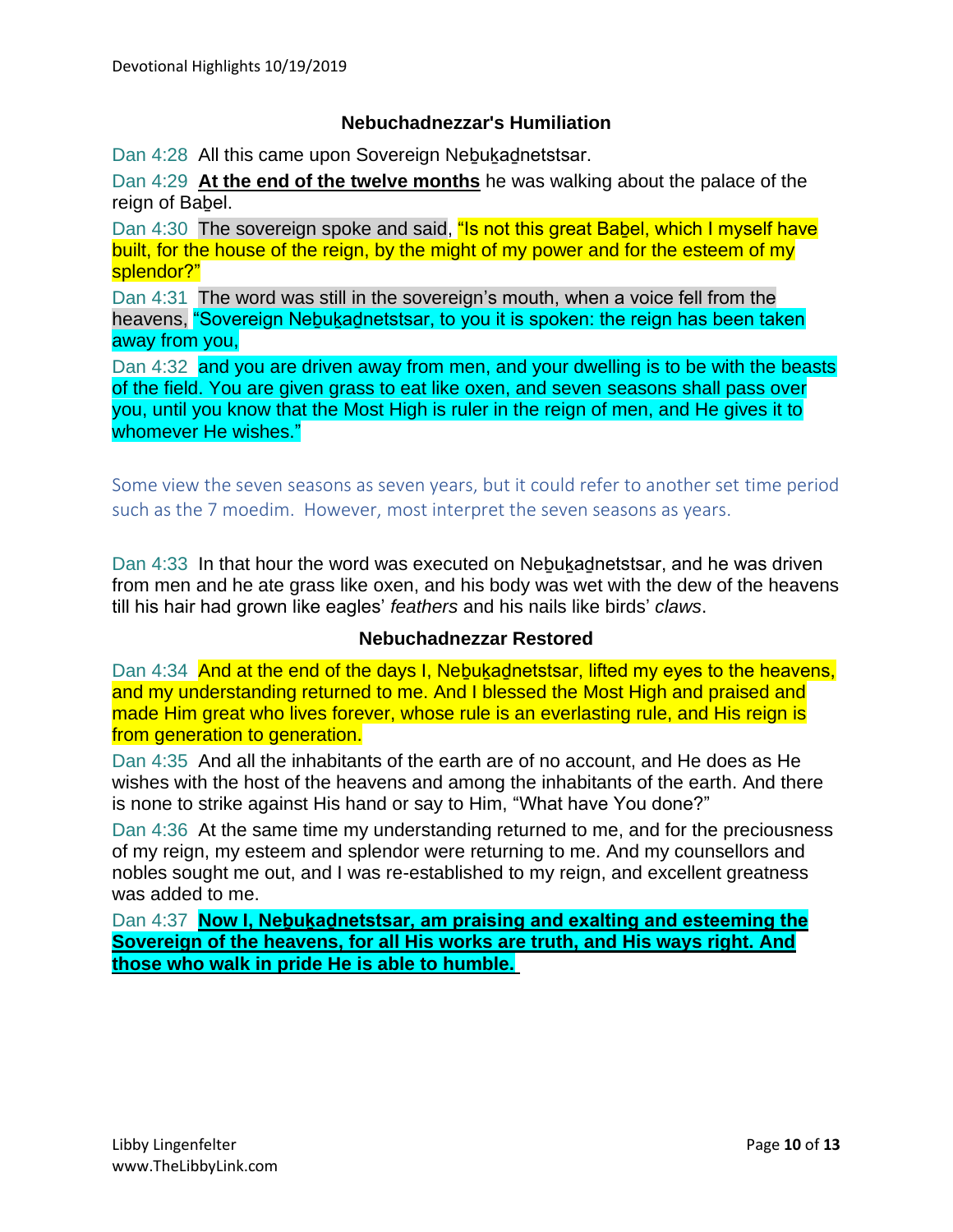### **Psalm 108 & 109**

#### Start praising Him in the morning and all day long!

**Psa 108:1** O Elohim, my heart is steadfast; I sing and give praise – even my esteem.

Psa 108:2 Awake, harp and lyre! I awake the dawn.

Psa 108:3 I praise You, O **יהוה**, among peoples, And I sing praises to You among the nations.

Psa 108:4 For Your loving-commitment is great above the heavens, And Your truth reaches to the clouds.

Psa 108:5 Exalt Yourself above the heavens, O Elohim, And Your esteem above all the earth;

Psa 108:6 In order that those You love Might be delivered. Save with Your right hand, And answer me.

Psa 108:7 Elohim has spoken in His set-apartness, "I exult, I portion out Shekem, And I measure out the Valley of Sukkoth.

Psa 108:8 "Gil'aḏ is Mine, Menashsheh is Mine, And **Ephrayim is My chief defence, Yehudah is My inscriber.**<sup>a</sup> Footnote: <sup>a</sup>See Gen 49:10 and Psa 60:7.

Psa 108:9 **"Mo'aḇ is My wash-pot, Over Eḏom I cast My shoe,** Over Philistia I raise a shout."

Psa 108:10 Who would bring me into the strong city? Who shall lead me to Eḏom? Psa 108:11 Have You not rejected us, O Elohim? And You do not go out with our armies, O Elohim!

Psa 108:12 Give us help from distress, For the help of man is naught.

Psa 108:13 **In Elohim we do mightily, For it is He who treads down our adversaries.**

**---------------------**

The Psalmist doesn't hold back from requesting YHWH to provide justice to those wrongly and falsely coming against him.

**TSK Cross-reference: Psalms 109:1** am 2942, B.C. 1062 (Title), It is generally supposed that this Psalm was composed by David, when persecuted by Saul, who was rendered more implacable by the base and malicious calumnies of Doeg and others; though some are of opinion, that it was written when David fled from Absalom, and that Ahithophel, rather than Doeg, is the typical person against whom it is principally directed.

**Psa 109:1** Do not be silent, O Elohim of my praise!

Psa 109:2 For the mouth of the wrong And the mouth of the deceiver Have opened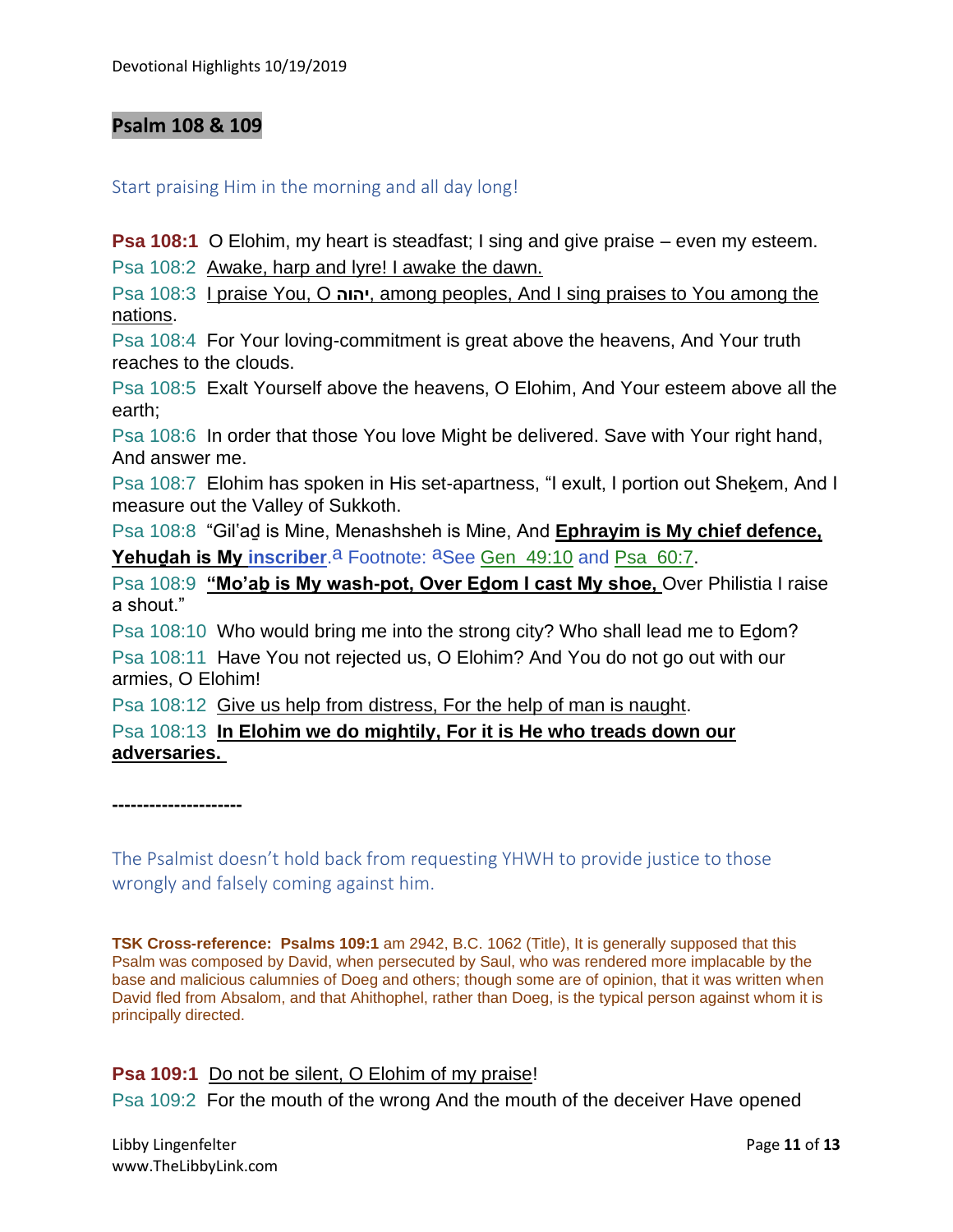against me; They have spoken against me with a **false tongue**.

Psa 109:3 **They have surrounded me with words of hatred, And they attack me without a cause.**

Psa 109:4 In return for my love they accuse me, While I am *in* prayer.

Psa 109:5 And they repay me evil for good, And hatred for my love.

Psa 109:6 Appoint over him one who is wrong, And let an accuser stand at his right hand.

Psa 109:7 When he is judged, let him be found wrong, And let his prayer become sin.

Psa 109:8 Let his days be few, Let another take his office.

Psa 109:9 Let his children be fatherless, And his wife a widow.

Psa 109:10 And let his children always wander and beg, And seek *food* out of their ruins.

Psa 109:11 Let the creditor lay a snare for all that he has, And let strangers plunder his labour.

Psa 109:12 Let him have no one to extend loving-commitment, Nor any to show favour to his fatherless children.

Psa 109:13 Let his descendants be cut off, Their name be blotted out in the next generation.

Psa 109:14 Let the crookedness of his fathers Be remembered before **יהוה**, And let not the sin of his mother be blotted out.

Psa 109:15 Let them always be before **יהוה**, And let Him cut off their remembrance from the earth;

Psa 109:16 **Because he did not remember to show loving-commitment, But persecuted the poor and needy man; And the broken-hearted, to put to death.**

Psa 109:17 He also loved cursing, so let it come to him; And he did not delight in blessing, so let it be far from him.

Psa 109:18 And he put cursing on as with his garment, So let it enter his inward parts like water, Into his bones and like oil.

Psa 109:19 Let it be to him like a cloak he wraps around him, And as a girdle that he always girds on.

Psa 109:20 **This is the reward of my accusers from** יהוה**, And to those speaking evil against my being.**

Psa 109:21 But You, O **יהוה**, Master, Deal with me for Your Name's sake; Because Your loving-commitment is good, deliver me.

Psa 109:22 For I am poor and needy, And my heart is pierced within me.

Psa 109:23 I have gone like a lengthening shadow, I have been driven away like a locust.

Psa 109:24 My knees are weak through fasting, And my flesh grows lean from fatness.

Psa 109:25 And I, I have become a reproach to them; They see me, they shake their heads.

Psa 109:26 Help me, O **יהוה** my Elohim! **Save me according to Your loving-**